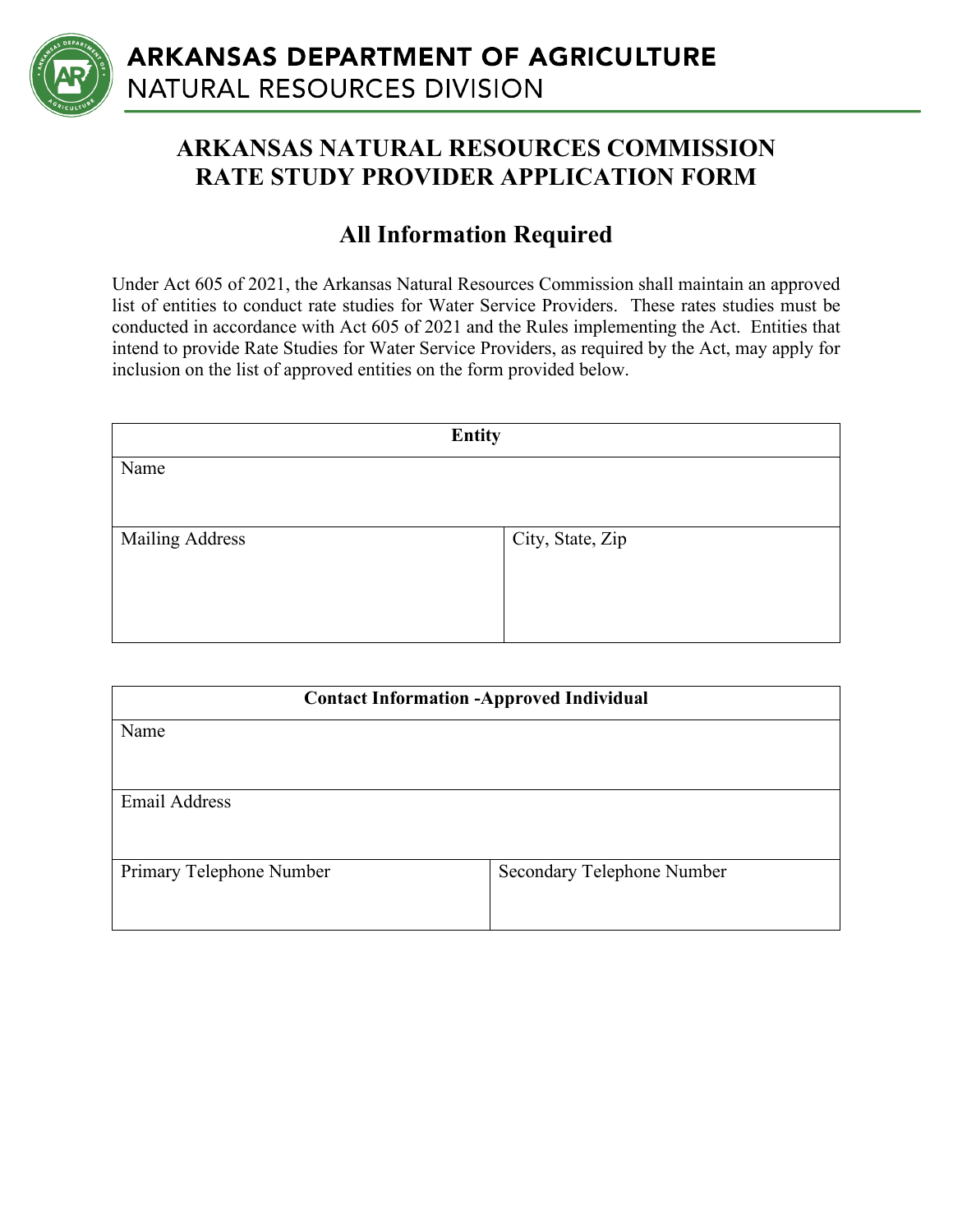| <b>SECTION 1 - QUALIFICATIONS</b>                                                                  |     |  |                |  |
|----------------------------------------------------------------------------------------------------|-----|--|----------------|--|
| 1. Are you an Employee of the Arkansas Rural Water Association?                                    |     |  | N <sub>o</sub> |  |
| If no, please skip to Question 2                                                                   |     |  |                |  |
| If yes, please attach documentation demonstrating your employment.                                 |     |  |                |  |
| 2. Are you Registered Professional Engineer?                                                       |     |  | No             |  |
| If no, please skip to Question 3                                                                   |     |  |                |  |
| If yes, please attach documentation demonstrating your registration<br>as a professional engineer. |     |  |                |  |
| B. Are you a Certified Public Accountant?                                                          | Yes |  | No             |  |
| If no, please skip to Question 4                                                                   |     |  |                |  |
| If yes, please attach documentation demonstrating your certification as                            |     |  |                |  |
| a public accountant.                                                                               |     |  |                |  |
| 4. Are you an Economist?                                                                           | Yes |  | N <sub>o</sub> |  |
| If no, please skip to Question 5                                                                   |     |  |                |  |
| If yes, please attach documentation demonstrating your education and                               |     |  |                |  |
| qualifications as an economist.                                                                    |     |  |                |  |
| 5. Are you an Actuary?                                                                             | Yes |  | No             |  |
| If yes, please attach documentation demonstrating your education and                               |     |  |                |  |
| qualifications as an actuary.                                                                      |     |  |                |  |

If you answered yes to any of the questions above and can provide documentation, you can skip Section 2. If you answered no to all questions above or cannot provide necessary documentation, please complete Section 2 to demonstrate your qualifications to perform Rate Studies.

| <b>SECTION 2 - EXPERIENCE</b>                                                                                                                                                                                                         |     |  |  |  |
|---------------------------------------------------------------------------------------------------------------------------------------------------------------------------------------------------------------------------------------|-----|--|--|--|
| 1. Have you completed a rate study for a water service provider in the<br>State of Arkansas within the 5 years preceding the submission of this<br>application?                                                                       | Yes |  |  |  |
| If yes, please attach documentation demonstrating your completed<br>rate study, including contract information for the water service<br>provider for which the rate study was completed and the date the rate<br>study was finalized. |     |  |  |  |